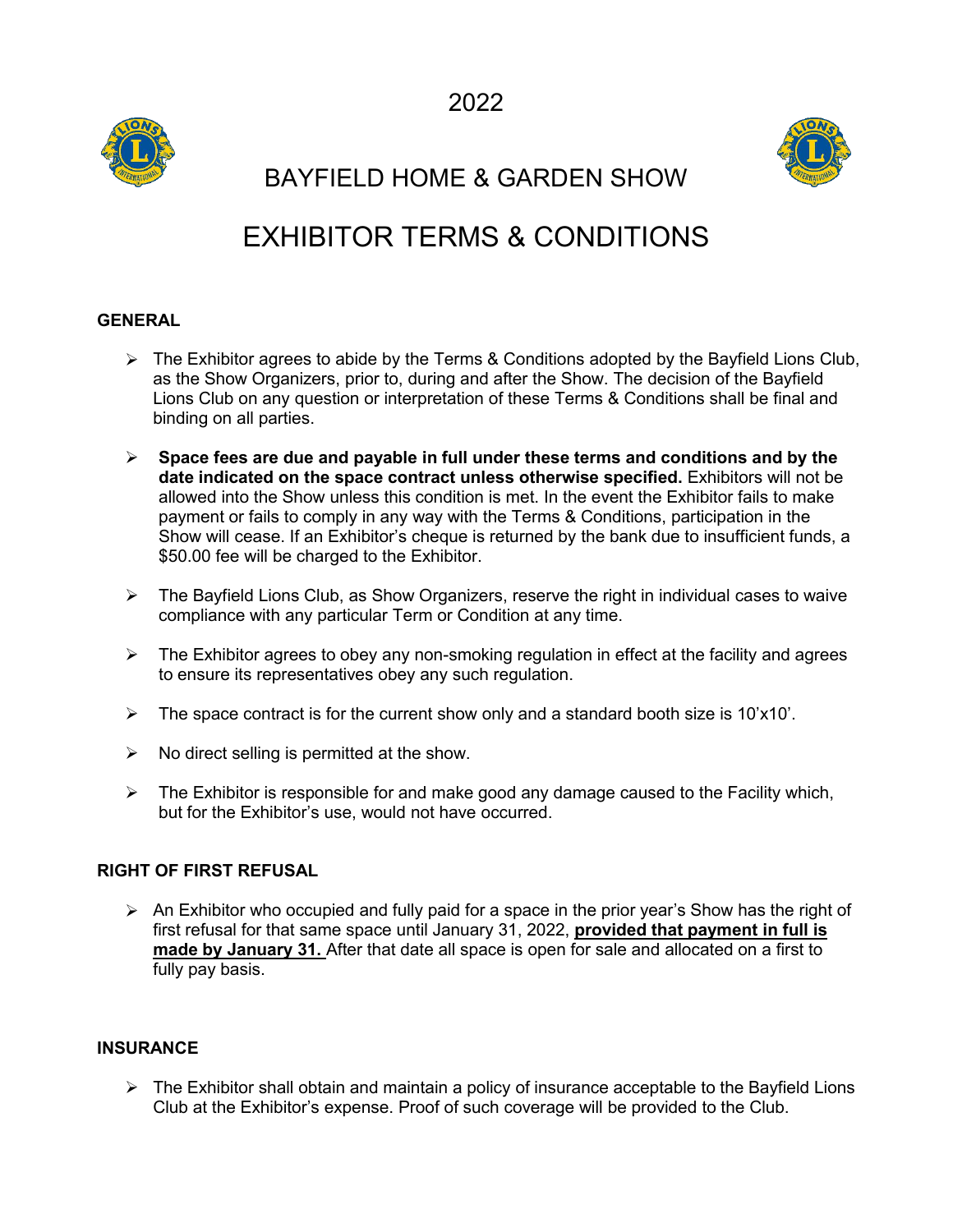#### **MOVE IN; MOVE OUT; STAFF ENTRY**

- **Move in** begins Thursday prior to the Show opening. Access to the Bayfield Arena for set up is from1:00 pm to 6:00 pm Thursday and 8:00 am to 3:00 pm Friday. Vehicle access door will be closed at 11:30 am Friday to permit the facility to warm up.
- **Move out** is Sunday from 4:00 pm to 8:00 pm and Monday 8:00 am to 12:00 noon. All space MUST be vacated by 12:00 noon, Monday, NO EXCEPTIONS. **No Exhibitor shall tear down prior to the show closing at 4:00 pm.**
- $\triangleright$  The Bayfield Lions Club does not assume responsibility for any loss.
- $\triangleright$  Exhibitor and staff will be permitted entry to the Show 30 minutes prior to opening times on Saturday and Sunday.

#### **SPACE**

- $\triangleright$  The Bayfield Lions Club reserves the right to determine the eligibility of Exhibitors and exhibits for the Show, to reject or prohibit exhibits or Exhibitors which the Bayfield Lions Club consider objectionable and to relocate Exhibitors or exhibits when, in the Club's opinion, such moves are necessary to maintain the character and good order of the Show.
- $\triangleright$  The Exhibitor agrees to occupy and staff the contracted space during the full term of the show.
- $\triangleright$  The Exhibitor agrees not to sublet any of the contracted space without written permission of the Bayfield Lions Club.
- $\triangleright$  The Bayfield Lions Club reserves the right to cancel and terminate the contract with any Exhibitor who is in violation of any Show rules or for any misrepresentation. This decision shall be at the sole discretion of the Bayfield Lions Club.
- $\triangleright$  No material considered offensive by reason of their odor, sound or appearance or which are dangerous by reason of their combustible or explosive character will be allowed.
- $\triangleright$  Display materials and signs must not overhang the aisles or encroach on adjacent exhibits.

#### **SAFETY & SECURITY**

- $\triangleright$  No materials which are dangerous by reason of their combustible or explosive character will be permitted in the Show. No food products or other material shall be heated in the exhibit space. Electrical equipment must meet CSA or ULC standards with stickers attached.
- $\triangleright$  Exhibitors will take all necessary precautions to protect and guard any products or product demonstrations that may cause accidents, injury or damage to any individual or to the building or show supplier. Extension cords must comply with the Electrical Code of Ontario.
- $\triangleright$  The exhibit areas will be locked during non-show hours. The Bayfield Lions Club does not assume responsibility or liability for any losses.
- $\triangleright$  The Bayfield Lions Club will not be liable for any loss to an exhibit or due to the negligence of other Exhibitors.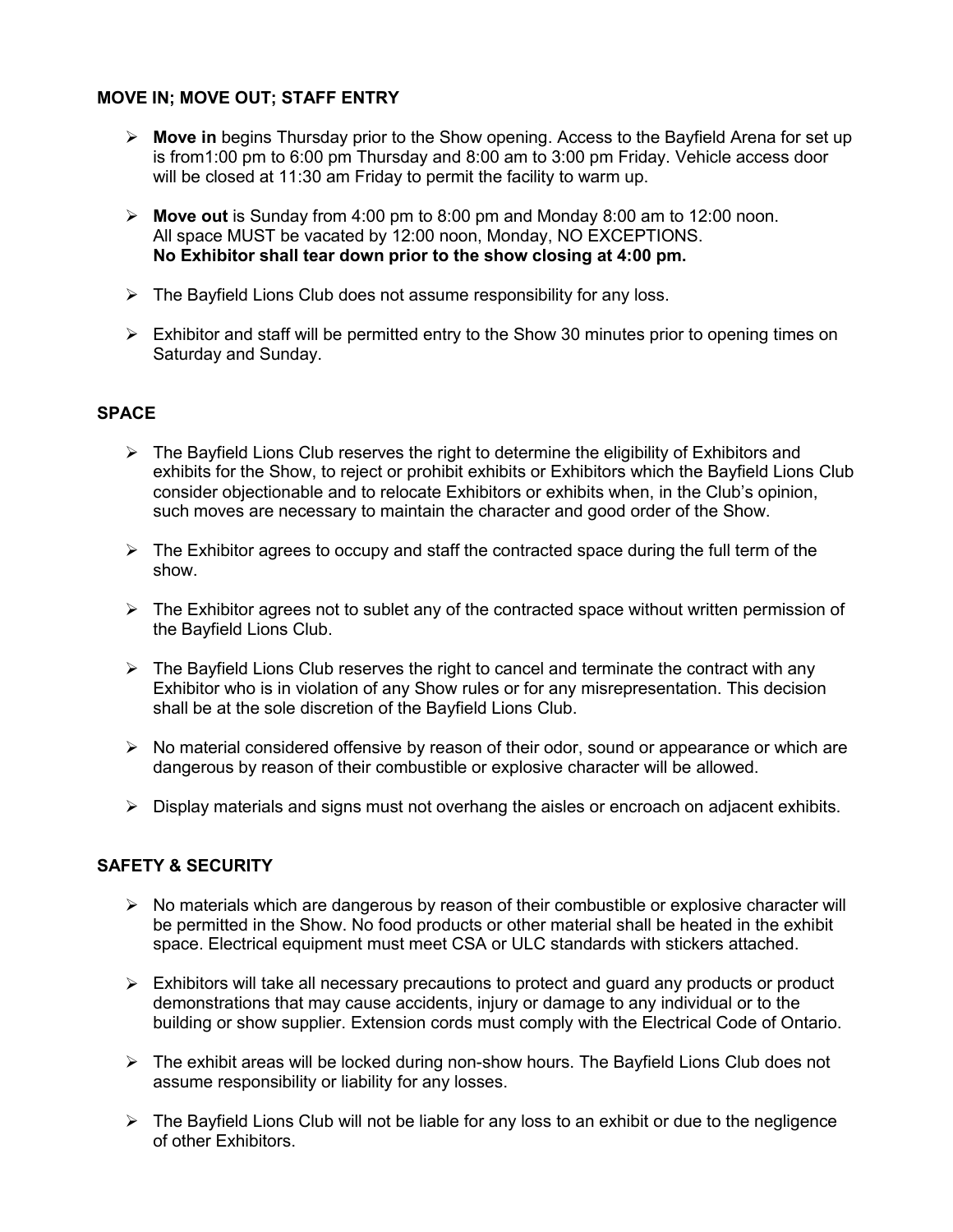#### **CANCELLATION**

- $\triangleright$  Notice of cancellation must be received in writing at least 30 days prior to the opening date of the Show. Cancellation, any time after 30 days of the opening day will result in forfeiture of all monies paid. Cancellation, for any reason, prior to 30 days to the opening date will result in an administrative charge of \$100. This also includes any contract signed after the cancellation date.
- $\triangleright$  Unless otherwise specified, space rental fees are due and payable in full under the terms and conditions of the Exhibitor Contract. In the event the Exhibitor fails to make payment of the contract agreement, The Bayfield Lions Club reserve the right to cancel the exhibit contract without notice and all rights of the Exhibitor hereunder shall cease and terminate. Any payment made on account will be retained as liquidated damages for breach of contract. The Bayfield Lions Club may re-rent the said space.Failure to appear at the event does not release the Exhibitor from responsibility for payment of the full cost of the space rented.

#### **Payment of any space rental must be made in full prior to move-in.**

 $\triangleright$  In the event the Facility in which the show is to be held is destroyed or becomes unavailable for occupancy for any reason beyond the control of the Bayfield Lions Club, or for any reason, the Bayfield Lions Club is unable to permit the Exhibitor to occupy the space, or if the Show is cancelled or curtailed, The Bayfield Lions Club will not be responsible for any loss of business, loss of profits, damage or expense that the Exhibitor may suffer. The reasons listed include, but are not limited to, fire, explosion, flood, weather or other Acts of God, acts of public enemies, civil disturbance, strike, lockout or boycott.

#### **EXHIBITOR CONDUCT**

- $\triangleright$  All exhibits must be staffed at all times.
- $\triangleright$  No representation of any other company and/or products other than those of the registered Exhibitor will be permitted without the written permission of the Bayfield Lions Club.
- $\triangleright$  Two Exhibitor badges will be provided for each booth rented.
- $\triangleright$  Exhibitors must keep their display clean and tidy at all times.
- $\triangleright$  Out of respect and courtesy for all, no product or cross counter sales will be conducted.
- $\triangleright$  The use of public address systems or other similar devices for the purpose of attracting attention to the exhibit space is prohibited.
- $\triangleright$  Unseemly or unethical behaviour and methods will not be tolerated and must cease when notified by the Bayfield Lions Club.
- $\triangleright$  The decision of what constitutes undue noise, unseemly or unethical conduct will be the right of the Bayfield Lions Club.
- $\triangleright$  No animals are permitted except service dogs.